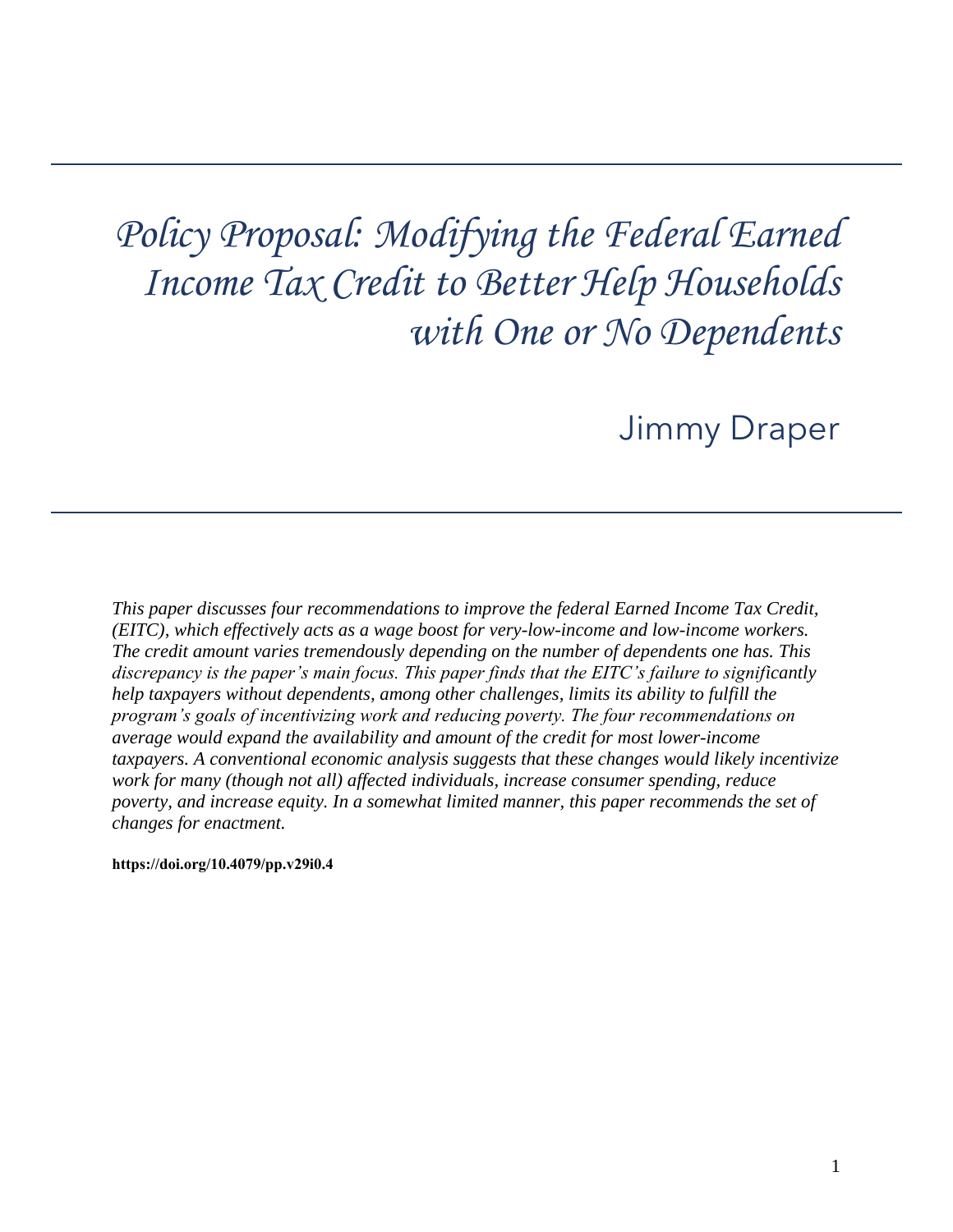**Jimmy Draper** is a second year Master of Public Policy student. He graduated with distinction from the University of California Berkeley having studied Political Science and Public Policy. After undergrad, he interned on the Hill for Representative Zoe Lofgren and with the House Judiciary Committee Democratic Office. He then worked for the Senate Judiciary Committee Democratic Office before pursuing his MPP full-time. After graduation, he intends to go to law school and eventually return to the Hill to work on policy as a Legislative Counsel. His primary areas of focus are taxes, social welfare programs, LGBTQ equality, and gun control.

# ACKNOWLEDGEMENTS

 Barnow, Jack Nicholson, Alex Borkholder, Elisa Walker, and Linsi Goodin for each of their roles in shaping this paper. He thanks Dr. Nathan for his guidance in the original writing of the paper Jack, Alex, Elisa, and Linsi for their thoughtful feedback throughout the editing process. Lastly, pieces he cited for each of their meticulous and insightful publications. The author would like to extend his gratitude and appreciation to Dr. Anil Nathan, Dr. Burt and for his encouragement to submit the paper to *Policy Perspectives*. Also, he thanks Dr. Barnow, he extends appreciation to the more than 50 authors, researchers, journalists, and editors of the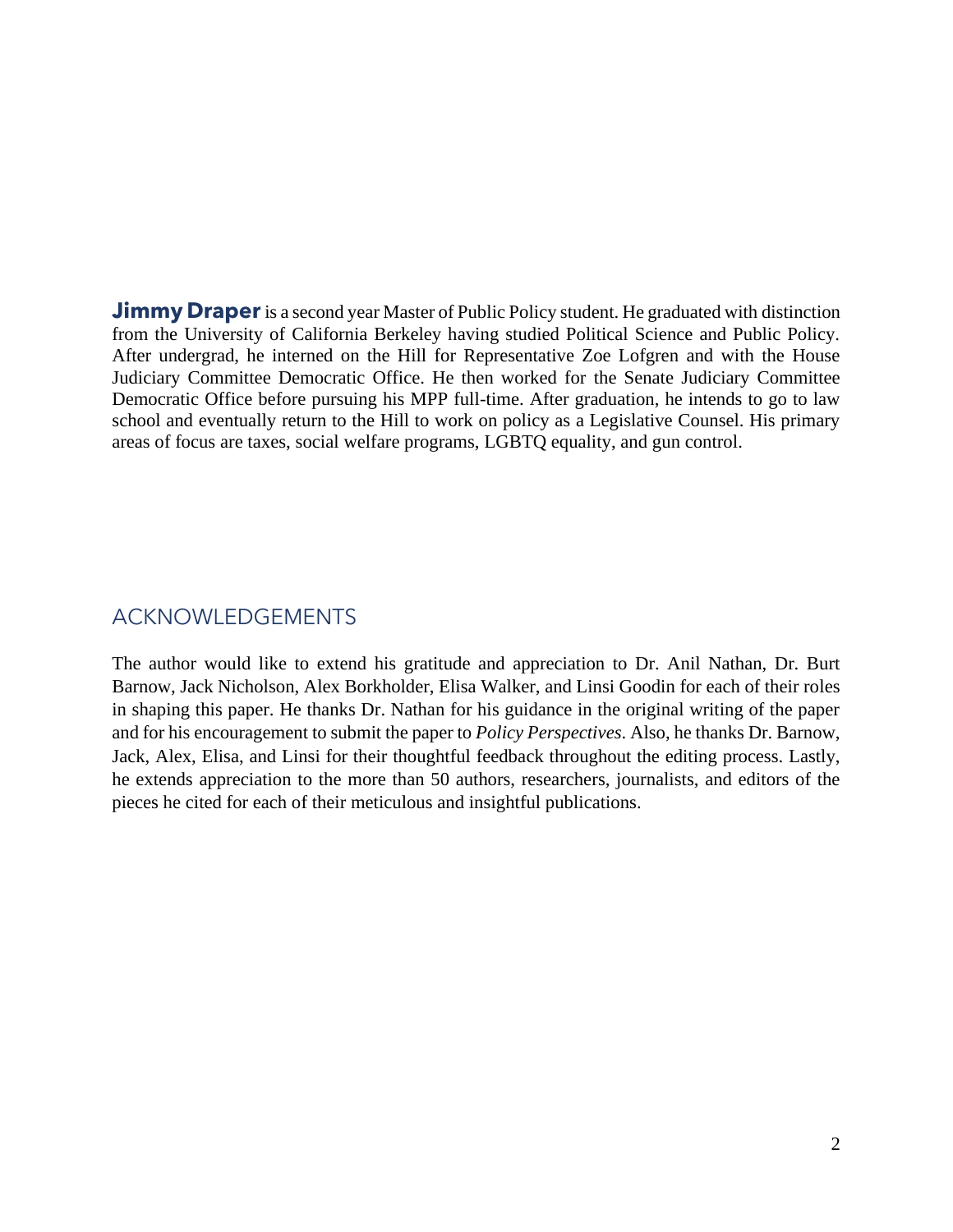### **INTRODUCTION**

 (EITC), which effectively acts as a wage boost for very-low-income and low-income workers. The credit is fully refundable, which means workers who owe no income tax can still collect the credit. It adjusts annually for inflation and varies tremendously depending on the number of dependents one has. At the maximum credit level, single filers with one dependent receive 6.7 times more than those with no dependents, while those with two dependents receive 11.0 times more and those with three or more dependents receive 12.4 times more (Crandall-Hollick, Falk, and Boyle 2020, 6). This paper discusses recommendations to improve the federal Earned Income Tax Credit, This discrepancy is the paper's main focus, as indicated in Figure 1.

 Center 2021). Most recently, except for 2021, the CTC provided \$2,000 for each child up to age Rescue Plan, which temporarily changed aspects of the CTC and EITC (Tax Policy Center 2021). For the purposes of this paper, the 2020 and earlier parameters are assumed for both the EITC and CTC, except where otherwise noted. The CTC does not adjust annually for inflation, and its Later on, Congress enacted another credit, called the Child Tax Credit (CTC) (Tax Policy 16 and was only partially refundable. This paper was written prior to the passage of the American purpose overlaps significantly with the EITC.

 **Figure 1**: EITC amount at various earned income amounts with specified parameters for a single filer, 2017



*Source*: Tax Policy Center via Bruenig (2018)

 This paper provides a brief background on the creation and numerous iterations of the EITC, the later creation of the CTC and how that reduces the need for the EITC to vary so widely by number of dependents, and how the EITC and CTC overlap. Additional background on the problems this reform seeks to address and a brief discussion of the state EITC programs follow.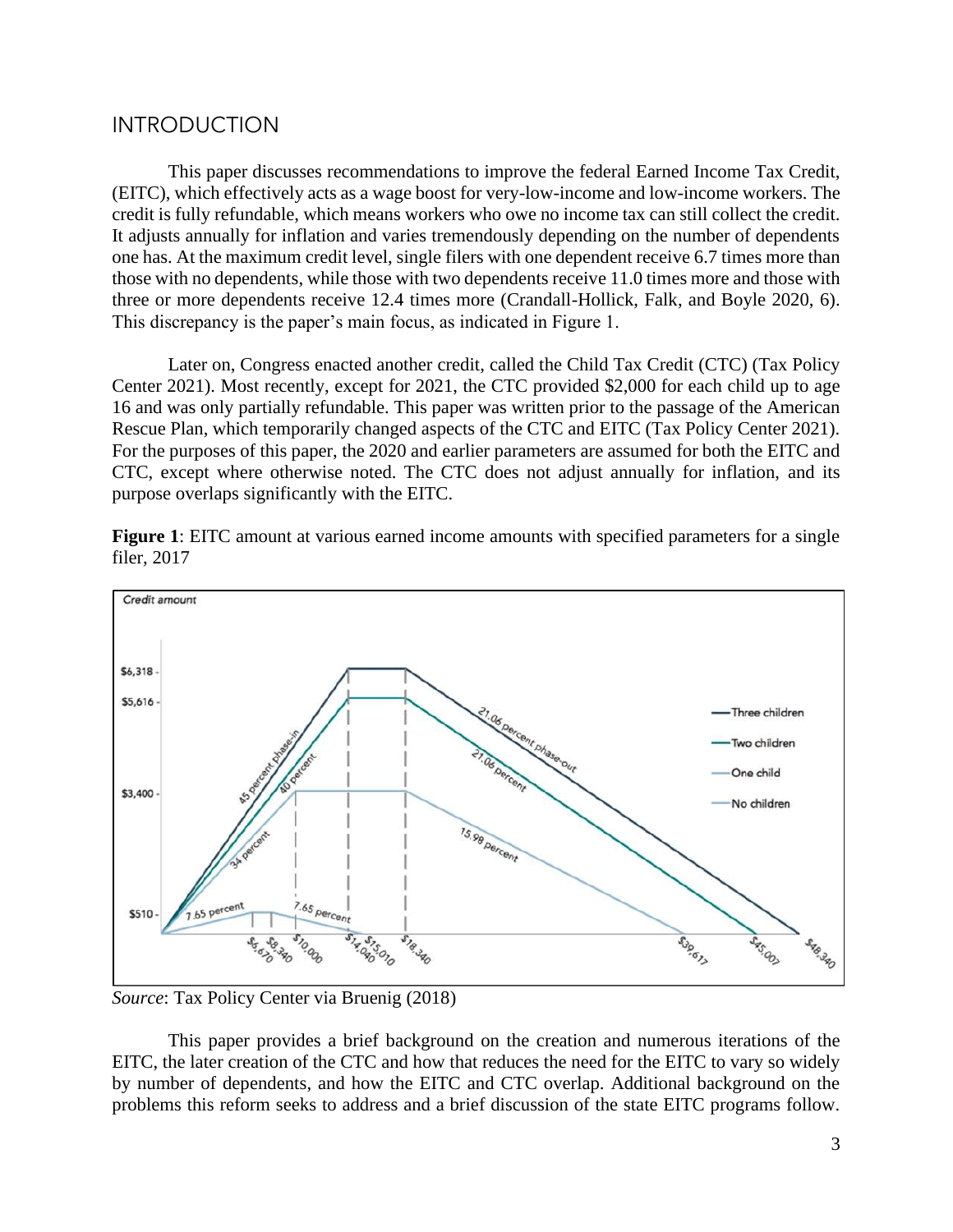The paper then details a set of four proposed changes and discusses their effects on economic incentives, equity, and program cost. It concludes with a positive, though limited, recommendation that these changes be enacted.

## BACKGROUND OF THE FEDERAL EITC, STATE EITCs, AND THE CTC

#### THE EITC

 The EITC has changed dramatically from its initial form as a temporary program in 1975 (Crandall-Hollick, Falk, and Boyle 2020, 1; Ventry 2000, 983). In the mid-1970s, the United States refund for low-income individuals with dependents (Senate Finance Committee 1975, 42). The initial form was an increasing reduction of tax liabilities based on earned income up to a maximum benefit of \$2,000 for individuals earning up to \$20,000 (Crandall-Hollick 2018, 3). The benefit throughout the paper have been adjusted for inflation to current dollars [\(Saving.org,](https://Saving.org) n.d.). It has always been refundable (Crandall-Hollick 2018, 3). In simpler terms, it was a modest wage increase for very-low- and low-income workers. Congressional legislative committee reports at income persons" (Ventry 2000, 995). There were notable differences in opinion between the House of Representatives and Senate on including individuals without dependents; the 1975 act excluded them (Senate Finance Committee 1975). People not earning income also did not receive the entered a recession, and Congress, supported by President Gerald Ford, enacted a temporary tax then gradually decreased and zeroed out at roughly \$40,000 of earned income. Dollar figures the time suggested it would "encourag[e] people to obtain employment, reduc[e] the unemployment rate and reduc<sup>[e]</sup> the welfare rolls" and that it would offset payroll taxes for "lowbenefit.

 This temporary credit was extended a few more times and then made permanent by Congress and President Jimmy Carter through the Revenue Act of 1978 (Crandall-Hollick, Falk, earning income and individuals without dependents. The recession provided for a rare political opening in which this type of legislation made it through and quickly became popular (Ventry and Boyle 2020, 12). From its first enactment, the perception of the credit was part-stimulus, partwelfare, and decidedly pro-work. As mentioned, the initial enactment excluded individuals not 2000).

 dependents, and it was not until 1993 that individuals with no dependents qualified for the credit Since its 1975 enactment, the EITC has been modified frequently, with at least seven major revisions. The revisions primarily affected either the credit's eligibility requirements or the credit amount. Notably, it was not until 1990 that the credit varied based on the number of qualifying (Crandall-Hollick 2018, 7).

 very-low- and low-income taxpayers – taxpayers in the phase-in region. An inevitable drawback work in the phase-out region. In economics jargon, this is caused by (1) an income effect, (2) leisure being a normal good for most consumers, and (3) a non-existent substitution effect. (These Regarding work incentives, the credit seeks to incentivize work and reduce poverty among is that the credit somewhat disincentivizes work in the flat region and significantly disincentivizes terms are explained in a later section.) Additionally, the maximum credit amount, the threshold at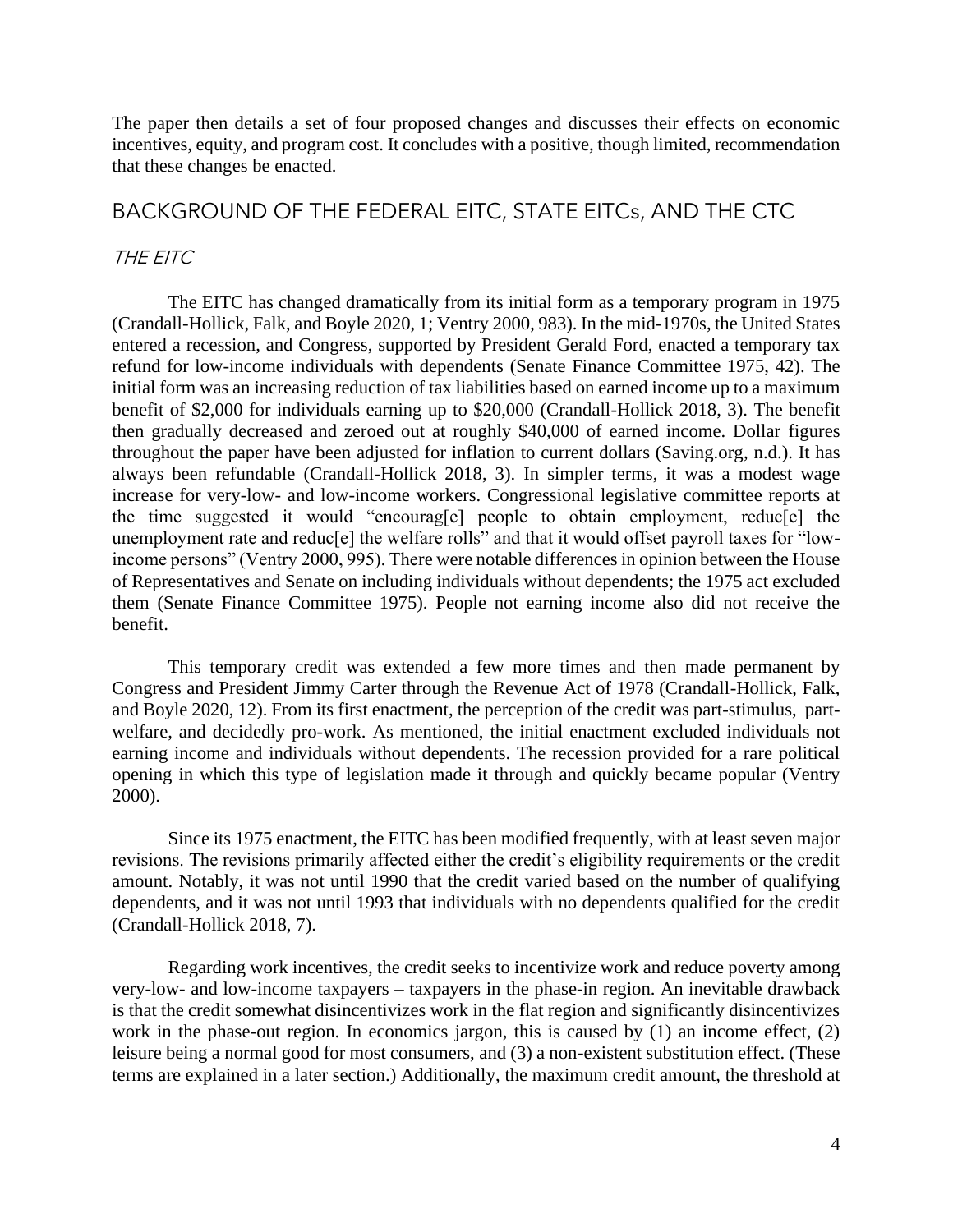which the phase-in ends, and thresholds at which the phase-out begins and ends are annually adjusted for inflation. In other words, the shape of the credit curve remains the same.

 While this paper was written prior to the passage of the American Rescue Plan and focuses on the permanent parameters, there were notable temporary pandemic-era changes (Crandall-Hollick 2021a). They primarily impact low-income taxpayers without dependents. For these taxpayers, the plateau region was extended and the maximum benefit level increased from \$543 to \$1,502. This \$1,502 figure is still drastically smaller than the benefit of \$3,618 for taxpayers with one dependent.

#### STATE EITCs

 Columbia, and New York City (Internal Revenue Service 2021a; Urban Institute 2021; Balmaceda  $2021$ <sup>1</sup>. Of those thirty-one EITC programs for tax year 2022, twenty-five are refundable, and six are non-refundable.<sup>2</sup> The popularity of EITC programs among the states is especially notable when considering that only 41 states have personal income taxes (Waggoner 2021, 1). In other This level of popularity appears to indicate the programs–both the federal one and its state-level Many states have enacted legislation creating their own versions of the federal EITC. As of January 2022, twenty-eight states operate their own EITCs, as do Puerto Rico, the District of words, of the 41 states with personal income taxes, approximately 68 percent have EITC programs. copies–are successful and politically advantageous.

 The state EITC programs typically operate for similar reasons as the federal EITC. That said, there appears to be a greater focus in the literature surrounding state EITCs on the antipoverty effects instead of the work incentive aspect of the federal EITC (Williams, Waxman, and Legendre 2020, 2).

#### THE CTC

 individuals with dependents who have some earned income (Congressional Research Service 2018, 1). However, unlike the EITC, the CTC is explicitly designed around children, and from the start it has varied based on number of dependents. Also, unlike the EITC, the CTC began by students (Crandall-Hollick 2021b, 2, 5). Figure 2 shows these changes. The gray line shows what the CTC looked like from 2018 to 2019 and what it will look like from 2022 to 2025, pending any dependent (Tax Policy Center 2021). Also, the CTC is normally only partially refundable, which refundability of the EITC, the partial refundability of the CTC means that a taxpayer who does not In 1997, Congress created the CTC, which, similar to the EITC, primarily targets focusing on tax relief for the middle-class (Congressional Research Service 2018, 1). Due to revisions by the Tax Cuts and Jobs Act of 2017, the CTC expanded to include certain high-income earners with dependents and include more individuals as dependents, such as certain college further changes by Congress. Except for 2021, its maximum benefit is \$2,000 per qualifying reduces its impact on very low-income individuals (Crandall-Hollick 2021b, 9). Unlike the full

<sup>&</sup>lt;sup>1</sup> Washington and Missouri do not have currently operating EITCs, but they have both passed legislation to enact them in 2023. them in 2023.<br><sup>2</sup> The sources consulted have conflicting information on the refundability of Oklahoma's EITC. The state EITC used

 to be refundable in prior years, but it is unclear if it is currently refundable in this tax year.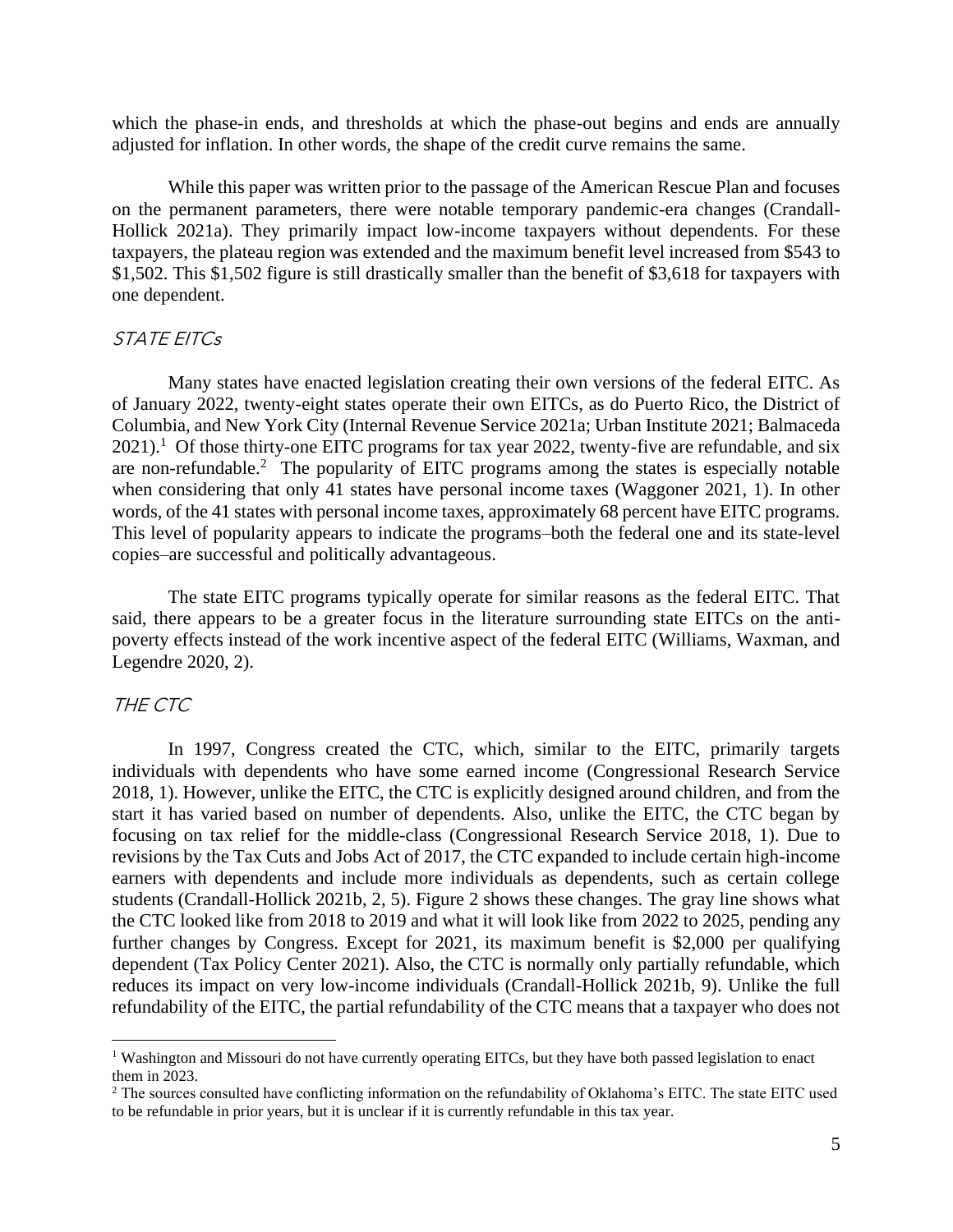have tax liability would only get part of the credit amount, not the full credit amount like they would through the EITC.



**Figure 2**: CTC Amount for one child/dependent, single filer, 2021

 indicated by the two blue lines above in Figure 2 (Tax Policy Center 2021). As part of this phase-in region (Department of Commerce - Bureau of Economic Analysis 2021). This results in the credit starting at the full credit amount even for someone making zero income (see blue lines). During the pandemic, Congress drastically expanded the CTC solely for tax year 2021, expansion, for tax year 2021 only, Congress made the CTC fully refundable and eliminated the

# ECONOMIC WOES OF LOW- AND MIDDLE-INCOME AMERICANS

 same rate as very high-income workers (Mishel, Gould, and Bivens 2015, 6). Also, economic inequality—proxied by wealth, income, or wages—is at an all-time high (Stone et al. 2020, 1). Significant disparities in income across race and gender still very much persist (Kochhar and Since at least 1979, wages of middle- and low-income workers have not increased at the Cilluffo 2018, 1; Pew Research Center 2016, 32).

 much more than they used to. The Pew Research Center found that hours worked weekly, and weeks worked yearly increased on average. Taking these two trends together, the Center found that workers are working the equivalent of an additional "months' worth of work" every year (Pew Research Center 2016, 37). Yet incomes for most Americans are not keeping pace with inflating A 2016 analysis of labor trends between 1980 and 2015 found that American workers work costs even though workers are working more than they used to (Desilver 2018).

*Source*: Tax Policy Center (2021)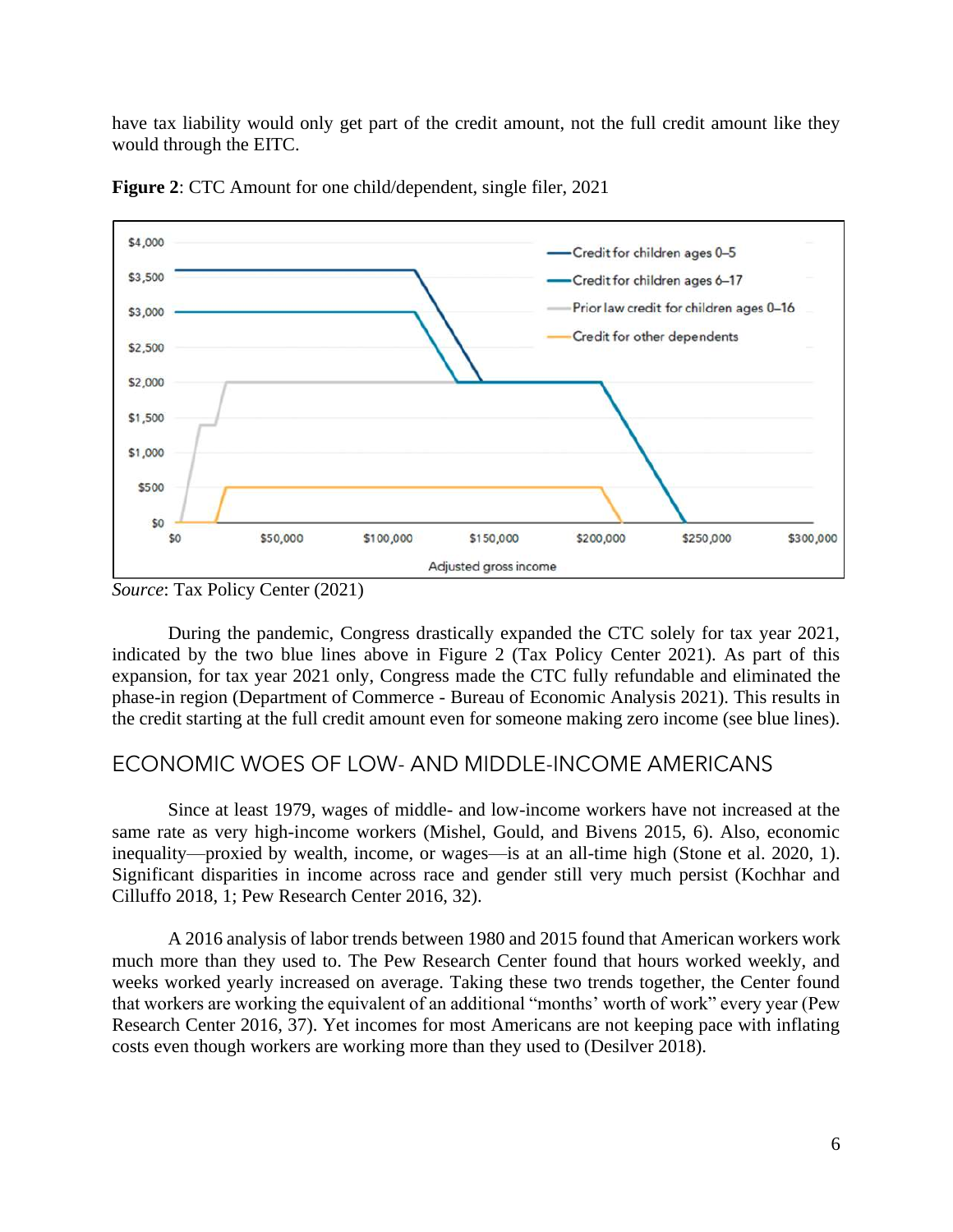real terms due to drastic increases in costs associated with higher education, childcare, health care, Additionally, in recent decades, the purchasing power of most individuals has declined in and housing, among others (Perry 2018, 2-3).

 (York 2019), and certain tax expenditures like the Homeowners Mortgage Interest Deduction (Huang and Shaw 2009, 1; Thornton and Estep 2019, 5), have made the US federal tax system Further, changes to federal income tax brackets (Tax Foundation 2013), payroll taxes much less progressive, harming low- and middle-income Americans.

 All these trends taken together paint a bleak economic picture for low- and middle-income struggling. The current maximum credit amount for a single filer with no qualifying dependents Americans. Low-income individuals, regardless of having qualifying dependents or not, are of a paltry \$538 is insufficient to counteract the current poor economic conditions seen in the United States. This issue is one of the intended focuses of the proposal to modify the EITC.

# MISMATCH OF THE EITC'S NAME AND ITS STATED OBJECTIVES

 dependents. The subsequent enactments that made the EITC permanent and made other changes do not profess to stimulate consumer spending, but do still attempt to incentivize work, keep people The EITC's extreme focus on taxpayers with dependents is inequitable. As previously discussed, the EITC was initially created to stimulate consumer spending, incentivize work, reduce welfare rolls, and offset the then-increasing tax liabilities for low-income individuals with out of poverty, keep people off welfare rolls, and offset poor economic conditions.

 There is extensive literature arguing that the EITC has led to a significant expansion of labor force participation among beneficiaries, especially single women (Sikivie 2019, 2). There However, taxpayers without dependents have been largely left out of these benefits. While the name of the EITC might imply that it helps all lower-income taxpayers with earned income, that is misleading: the EITC has a drastically larger impact for taxpayers with dependents than those less annually than someone with one qualifying dependent, and approximately \$5,400 less than someone with two qualifying dependents (Crandall-Hollick, Falk, and Boyle 2020, 9). Thus, the name of the EITC hides the fact that it barely benefits low-income people with no dependents. In contrast, the CTC is a more appropriate program to vary based on a taxpayer's number of children, have been arguments that the EITC has decreased poverty among beneficiaries (Greenstein 2015). without dependents. An individual with no qualifying dependents receives approximately \$3,000 as its name implies.

 proposes), those individuals would presumably see increases in labor force participation and and reducing poverty are noble goals, but, with such a small carrot for people without dependents, the likely behavior change is comparatively quite small, at least relative to the maximum credits available to their counterparts with dependents. The EITC is a prime example of the federal If the EITC were changed to better include taxpayers without dependents (as this paper reductions in poverty, as single mothers experienced previously. Additionally, incentivizing work government using policy to influence employment outcomes. However, the most basic principles of behavioral economics point to the magnitude of the impact being somewhat proportional to the size of the incentive. In other words, the various benefit amounts of the EITC presumably have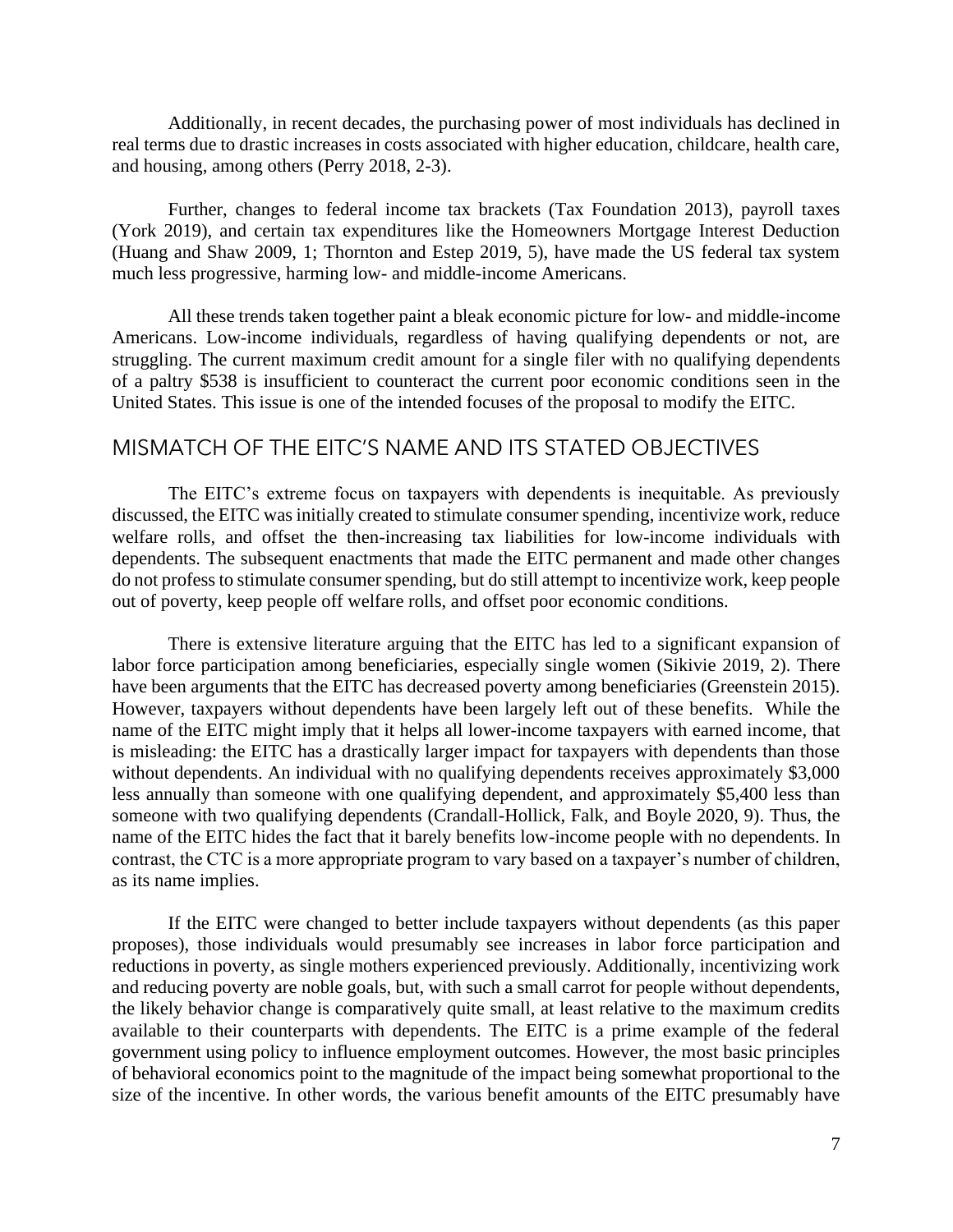differing success at impacting behavior. The taxpayers with more qualifying dependents are more likely to be swayed towards work than those with fewer or no qualifying dependents.

 Additionally, the various benefit levels, which increase based on the number of dependents (see Figure 1 on pg. 2), may appear to create a fairly strong incentive to have one or more dependents. There is possibly an issue of framing here: it may be that the EITC does not provide a strong incentive to have multiple children, but rather, it reduces many of the financial disincentives. To illustrate the claim, the difference in maximum credit for a single filer with no dependents and two dependents is \$5,382 (Crandall-Hollick, Falk, and Boyle 2020, 5).<sup>3</sup> a lifespan result in \$96,876.<sup>4</sup> While this perhaps does not cover the entirety of food, lodging, health, and other costs for the dependents, this would considerably reduce the burden of having Multiplying this by 18 years to roughly estimate the net tax benefit of having two dependents over dependents, especially for the very-low- and low-income earners that the EITC targets.

#### PROPOSED CHANGES

 This paper proposes a set of changes to the EITC that would address the issues raised above, particularly by better including individuals without dependents.

 First, the proposal sets a single EITC formula for all taxpayers that does not vary based on the number of qualifying dependents of the taxpayer. The new benefit amounts and other parameters would switch to the current specifications for someone with two dependents. In other words, individuals with zero, one, or three qualifying dependents would see changes to their benefit amounts, while individuals with two qualifying dependents would not see changes. De- coupling the EITC from the number of dependents would allow it to incentivize work more evenly for all low-income individuals, while leaving the CTC to compensate directly based on dependents.

 Second, the proposal increases the credit rate to 75 percent (currently, it ranges between 7.65 percent and 45 percent) without changing the maximum credit amount (Crandall-Hollick, Falk, and Boyle 2020, 5). The credit rate, or phase-in rate, is the slope of the credit in the phase-in portion (see Figure 3 below). This results in the maximum credit being available at a much lower maximum credit amount of \$5,920 when their earned income reaches \$14,800 (Crandall-Hollick, income than before. An individual with two qualifying dependents currently receives the Falk, and Boyle 2020, 6). Due to this change, individuals would receive that same maximum credit amount of \$5,920 when their earned income reaches \$7,893.

 Third, the proposal increases the phase-out amount threshold from the current amount of \$19,330 for an unmarried filer to \$30,000 and the current amount of \$25,220 for married taxpayers

 $3$  As previously discussed, the maximum credit amounts for tax year 2020 for an unmarried filer with no dependents was \$538 and for two dependents it was \$5,920 (Crandall-Hollick, Falk, and Boyle 2020, 5). The difference is \$5,382 (author calculation).

<sup>&</sup>lt;sup>4</sup> A net present value calculation here is not necessary because the credit's parameters adjust annually due to inflation. Thus, it remains constant over the 18-year period in present value terms.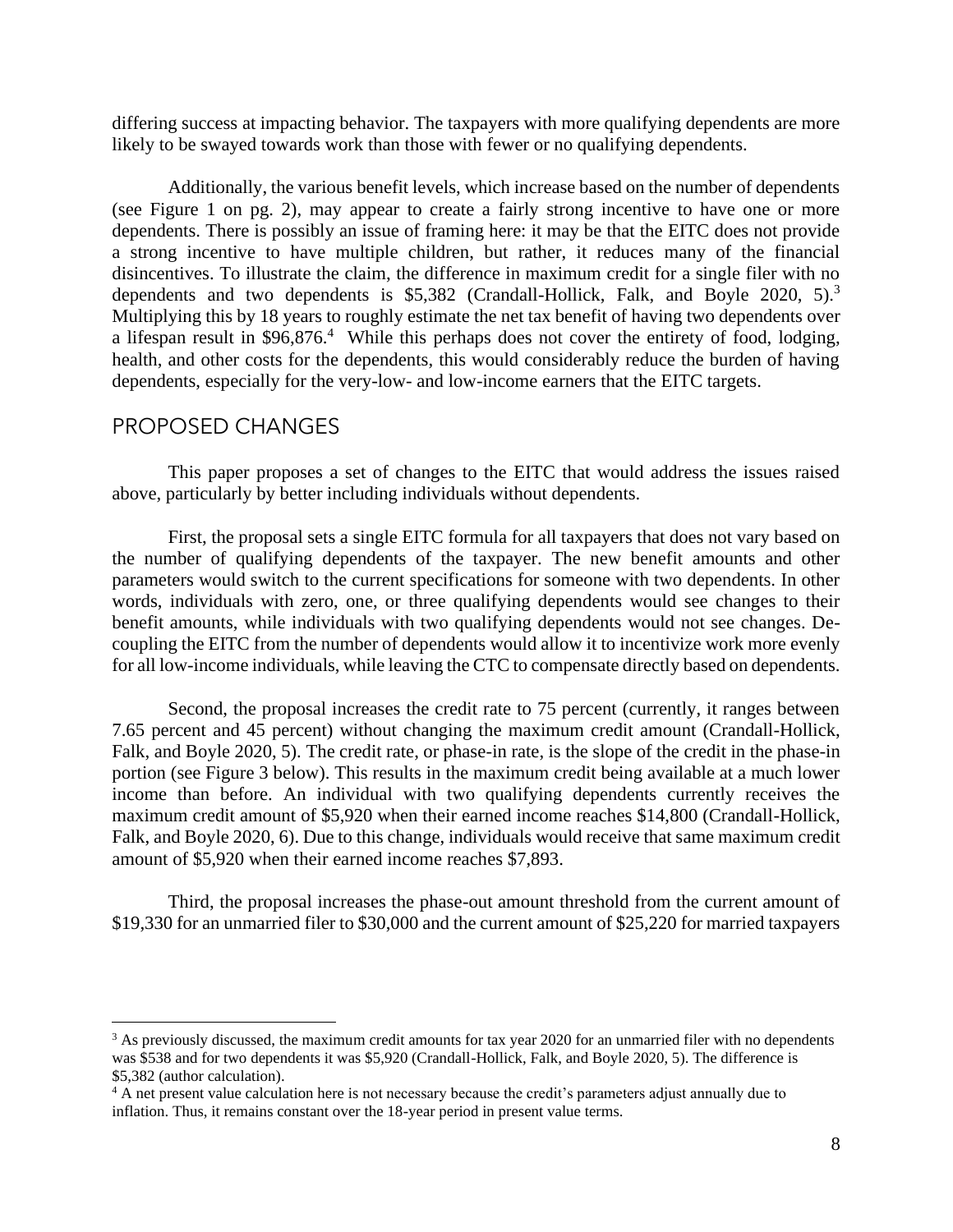filing jointly to \$37,500 (Crandall-Hollick, Falk, and Boyle 2020, 5-6).<sup>5</sup> This allows more taxpayers to receive the maximum credit amount.

 amount where the credit reaches zero, which is currently \$47,440, does not change (Crandall- Hollick, Falk, and Boyle 2020). The phase-out rate significantly increases because the threshold at which the phase-out range begins increases, while the amount at which the phase-out range ends is unchanged. The phase-out rate for a single filer with two children would change from 21.06 percent to approximately 33.94 percent (Center on Budget and Policy Priorities 2019).<sup>6</sup> These Fourth, the proposal increases the phase-out rate such that the current earned income changes are illustrated in Figure 3.



**Figure 3**: Current vs. proposed EITC amount with specified parameters

*Source*: Figure prepared by the author

# IMPACT ON INCENTIVES

 incentives of the federal EITC. For background, in microeconomic theory, a substitution effect refers to the behavioral change seen due to a change in the relative prices of goods or services, This paper now evaluates the proposal's theoretical impacts on the current economic

 $<sup>5</sup>$  Prior to these changes, the ratio of phase-out amount thresholds between single filers compared to married</sup> taxpayers was 0.60 (for no dependents) and 0.77 (for one or more dependents). The increased phase-out amount thresholds result in a ratio between the two groups of 0.8 (Crandall-Hollick, Falk, and Boyle 2020, 5-6). thresholds result in a ratio between the two groups of 0.8 (Crandall-Hollick, Falk, and Boyle 2020, 5-6).<br><sup>6</sup> The new phase-out rate of approximately 33.94 percent was calculated by the author. The maximum credit amount

 of \$5,920 was divided by the difference of the end (\$47,440) and beginning (\$30,000) of the phase-out range and multiplied by 100 to form a percent. Calculation:  $5,920 / (47,440 - 30,000) * 100 \approx 33.944954$  percent.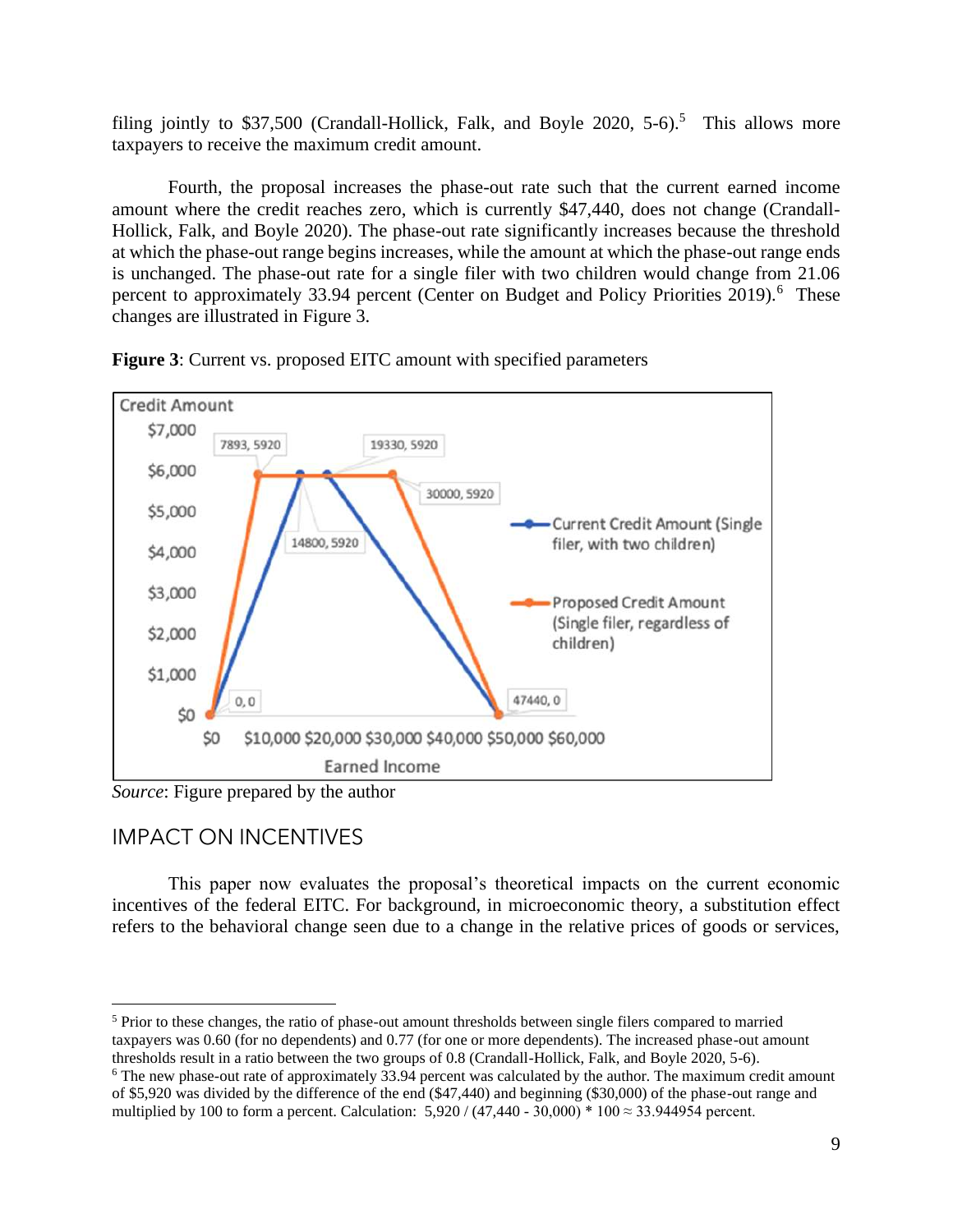including the value of working based on after-tax wages.<sup>7</sup> A related but different concept, the income effect, refers to the behavioral change seen due to one's change in income.<sup>8</sup>

 experience a large positive substitution effect on work as their after-tax wages increase, and a small negative income effect on work. The individuals in the new plateau region will experience no substitution effect and a negative income effect on work. The individuals in the new phase-out region will experience a large negative substitution effect and a small negative income effect on In regard to the amount that individuals work, individuals in the new phase-in region will work.

 The first proposed change, removing the formula's variance due to the number of one or zero qualifying dependents. On the other hand, this change lowers the benefit for individuals with three or more qualifying dependents. This will reduce the impact of their credit in terms of qualifying dependents, will almost certainly increase the impact of the credit on individuals with incentives.

 Another benefit of this change is that it drastically simplifies the tax credit, making it much less complex and therefore more accessible. The IRS currently estimates that roughly one in five individuals eligible to claim the federal EITC do not claim it (Internal Revenue Service 2021b, formula could reduce the currently high rate of unclaimed benefits by making it more accessible Treasury Inspector General for Tax Administration 2018). This reduction in complexity of the to the average taxpayer. This is especially true considering that one of the largest presumed causes of unclaimed benefits is the complexity over who qualifies as a dependent (Tax Policy Center 2020a).

 Further, as discussed previously, the proposal will remove a potential incentive to have having fewer children than prior generations (Barroso, Parker, and Bennett 2020, 5, 11); many polls indicate financial worries are a large culprit (Miller 2018). The direct effect of the change, of erasing a potential financial incentive to have children, and a potential indirect result, of higher disposable incomes of individuals with no dependents, conflict. In other words, these effects go in children by standardizing the credit regardless of dependents. A major caveat to this is that due to the proposal, individuals with no qualifying dependents would have additional after-tax income and thus be better able to plan for child-rearing financially. American Millennials collectively are opposite directions. Thus, the resulting effect is unclear.

 individuals being eligible for the maximum credit amount at a much lower earned income level, about \$7,900, instead of \$14,800. This would further incentivize work among very low earners, payouts of the credit for very low-income individuals, which would presumably have strong anti-The second proposed change, increasing the phase-in rate to 75 percent, results in particularly those with no income currently. Not only would this result in significant increases in

 $7$  For example, an increase in payroll taxes results in each hour worked being less beneficial than it was before. Thus, payroll taxes have a negative substitution effect on hours worked because people substitute away from working.

 $8$  For example, many governmental cash transfers have an income effect because they are effectively changing one's overall income. An individual with more income will typically work less and will buy more or less of certain goods based on that change in income.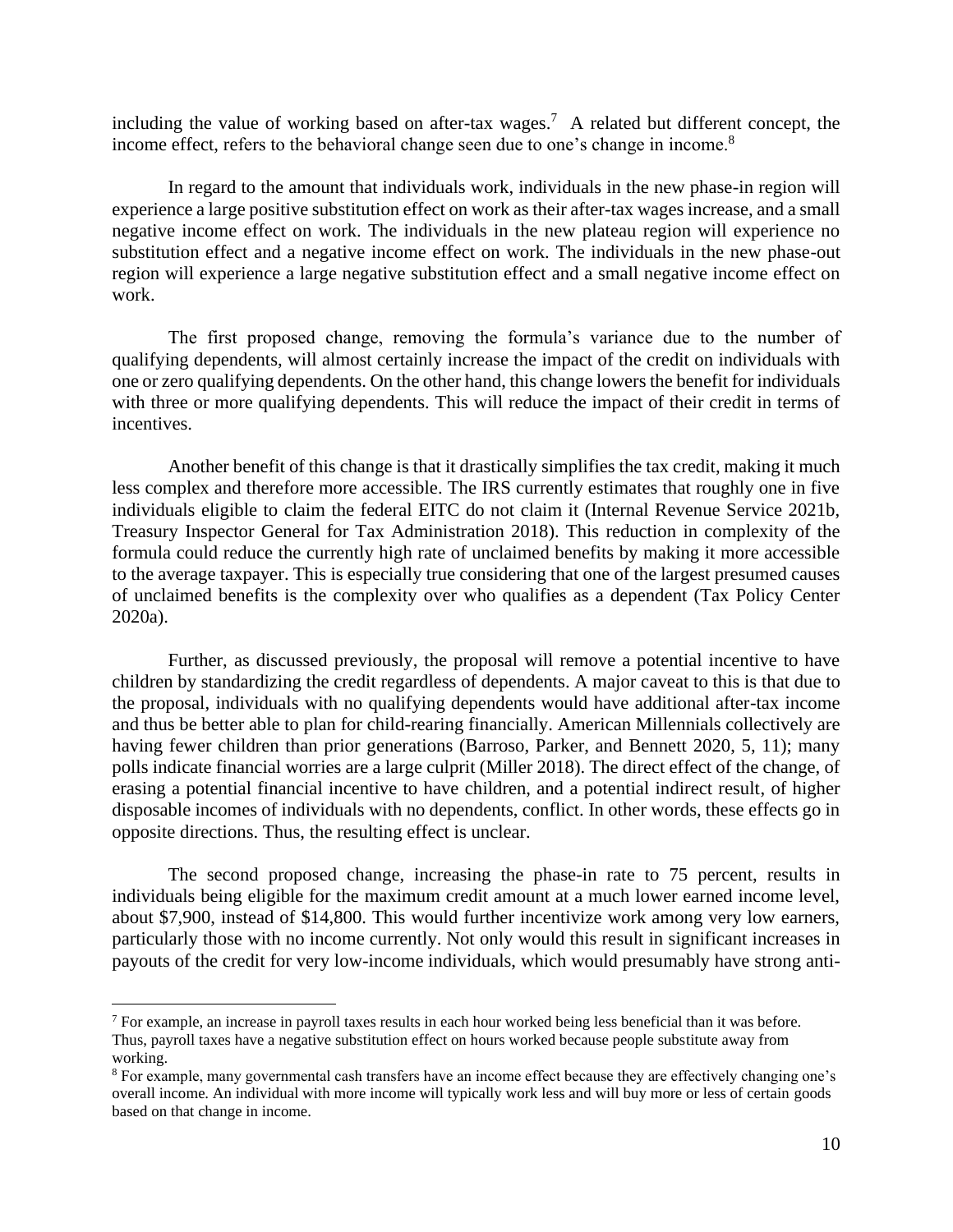poverty implications, but also it would significantly improve the work incentive for individuals remaining in the phase-in portion (Tax Policy Center 2020b). This increase in work incentive is due to a larger substitution effect towards work than the current formula offers. Here, theoretically, significantly higher than under the current formula. The current formula provides for phase-in rates the EITC recipient would likely choose to work more given that their after-tax wage rate would be of 7.65 percent, 34 percent, 40 percent, and 45 percent (Crandall-Hollick, Falk, and Boyle 2020, 5-6). All of these are significantly lower than the proposed 75 percent rate.

 One of the major historical goals and accomplishments of the EITC has been incentivizing work and reducing poverty (Marr et al. 2015). The proposed changes would likely have similar results. On the other hand, it would reduce the proportion of individuals in the phase-in portion of the credit so that fewer individuals would experience a substitution effect compared to the current EITC formula. The cash flow toward very-low- and low-income individuals should also typically assumed to be a normal good at these income levels. As mentioned previously, there will be a small negative income effect on work in the phase-in region. This will be outweighed dramatically increase consumer spending in terms of income effects, because consumption is drastically by the 30 to 68 percentage point increase in after-tax wages (the substitution effect).

 The third proposed change, increasing the threshold at which the credit begins to phase out, would increase the number of people in the plateau region and reduce the number of people in the credit phase out more quickly), would have the effect of keeping the credit focused on low-income and lower-middle-income earners. This change would also limit the number of people in the phase- out region. As mentioned, the plateau and phase-out regions both have negative income effects on work. The phase-out region will also have a large negative substitution effect on work.<sup>9</sup> Thus, the third and fourth changes taken together reduce the number of taxpayers who will experience this work disincentive. Another caveat is that the individuals are receiving quite a bit more income in the plateau and phase-out regions. While this has a negative effect on work, it positively affects phase-out region. The fourth change, increasing the phase-out rate substantially (i.e., making the consumer spending. All the extra spending may create more jobs and help the economy overall.

#### ADDITIONAL CONSIDERATIONS

#### **EQUITY**

 Due to significant continued wage and income disparities across race and gender, the minorities are overrepresented as EITC beneficiaries (Boddupalli and Rueben 2020). One recent study published in the American Economic Journal: Economic Policy found that since 1975 the EITC has led to a 6 percent increase in maternal employment (Bastian 2020). The proposed proposed changes are likely to positively affect women and Black and Latino individuals. Racial changes would likely amplify this trend.

<sup>&</sup>lt;sup>9</sup> As discussed in the Proposed Changes section, the phase-out rate would substantially increase due to third and fourth changes. For a single-filer with two or three dependents, who has an income within the phase-out range before and after the change, the effective marginal tax rate would increase by approximately 12.88 percent. For someone with one dependent, the change would be even larger.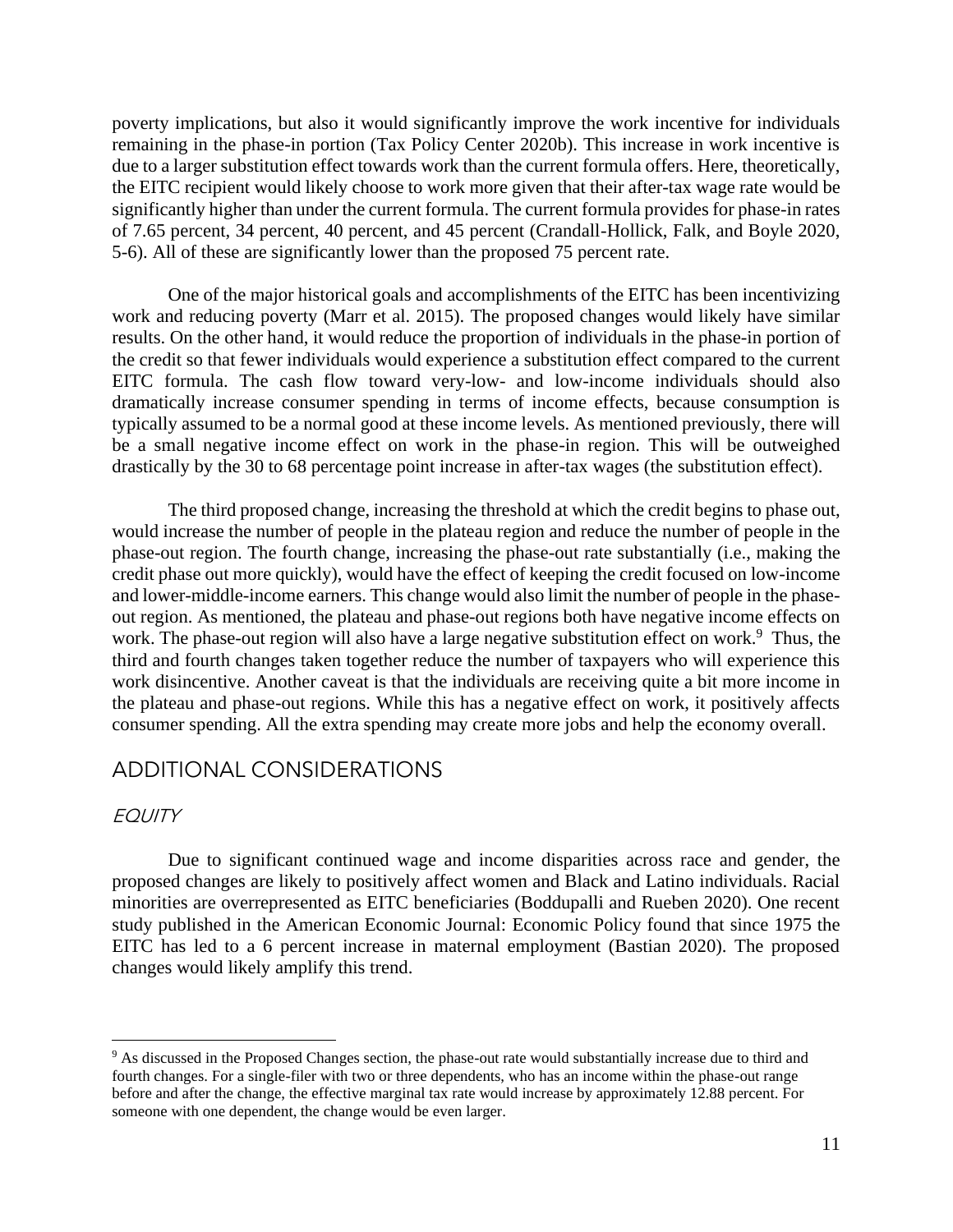These changes would likely lift many rural individuals, individuals without qualifying thereby reducing the credit for middle-class taxpayers, would result in a more efficient impact on overall welfare to dollars spent (Sikivie 2019, 2). The proposal's fourth change should do just that, dependents, and very low-income individuals out of poverty (Greenstein 2015). In 2018, the current EITC kept 5.6 million people, a majority of whom were children, out of poverty (Williams, Waxman, and Legendre 2020, 2). In 2019, another study found that increasing the phase-out rate, by keeping the program limited to lower- and middle-income taxpayers. Additionally, since the current EITC does not vary geographically to reflect different spending habits and regional prices, the enhanced EITC would reduce poverty in rural areas with lower living costs.

#### BUDGETARY

 One impact not yet discussed is how the changes, especially the first and second, would zero and are still eligible for a refundable tax expenditure, they receive a refund. Due to the new eligible for, there will likely be a large increase in the cost of the program, particularly due to tax interact with the refundability characteristic of the credit. When an individual's tax liabilities reach phase-in rate of 75 percent and the increase, for most individuals, of the maximum benefit they are refunds. The first change alone will result in a substantial increase in outlays.

 That said, the expected increases in consumer spending would presumably result in higher tax revenues, mostly at the state and local levels, due to excise taxes and sales taxes. Additionally, the economic stimulus as discussed may result in increased hours worked and more individuals in the labor force, which would increase federal and state income and payroll tax revenues, and potentially reduce the use of means-tested benefits such as Medicaid or the Supplemental Nutrition Assistance Program. These impacts would result in budgetary savings. One study found that an EITC expansion actually only costs 17% of the overall budgetary cost when evaluated over a one- 2021). Overall, the proposed changes would likely have some cost, but the magnitude is unclear. year horizon due to savings incurred by the government in other programs (Bastian and Jones That said, from a societal welfare lens, the reduction in poverty and related economic benefits may outweigh the budgetary consequences.

#### CONCLUSION AND RECOMMENDATION

 of the credit for most lower-income taxpayers. These changes would address the current economic these changes would likely incentivize work for many (though not all) affected individuals, increase consumer spending, reduce poverty, and increase equity. Moreover, the costs of these changes would be partially offset by increased tax revenues and savings in other programs. In a This paper found that the EITC's failure to significantly help taxpayers without dependents, among other challenges, limits its ability to fulfill the program's goals of incentivizing work and reducing poverty. A proposed set of changes on average would expand the availability and amount troubles of low- and middle-income Americans. A conventional economic analysis suggests that somewhat limited manner, this paper recommends the set of changes for enactment.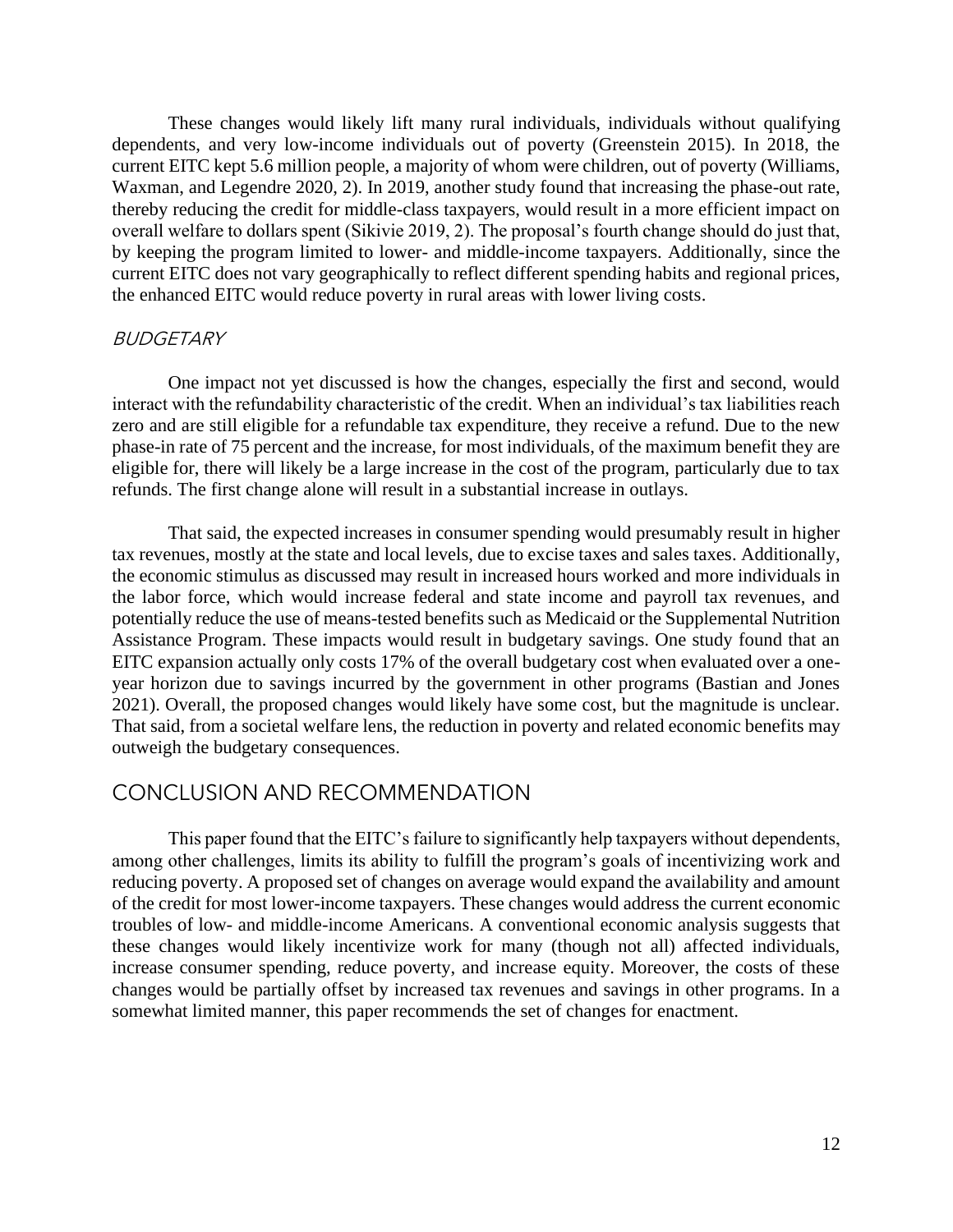#### REFERENCES

- Balmaceda, Javier. 2021. "American Rescue Plan Act Provides Critical, Permanent Tax Relief to Puerto Rico." *Center on Budget and Policy Priorities*, April 16, 2021. [https://www.cbpp.org/research/federal-tax/american-rescue-plan-act-provides-critical](https://www.cbpp.org/research/federal-tax/american-rescue-plan-act-provides-critical-permanent-tax-relief-to-puerto-rico)[permanent-tax-relief-to-puerto-rico.](https://www.cbpp.org/research/federal-tax/american-rescue-plan-act-provides-critical-permanent-tax-relief-to-puerto-rico)
- Barroso, Amanda, Kim Parker, and Jesse Bennett. 2020. "As Millennials Near 40, They're Approaching Family Life Differently Than Previous Generations." *Pew Research Center*, May 27, 2020. [https://www.pewresearch.org/social-trends/2020/05/27/as-millennials](https://www.pewresearch.org/social-trends/2020/05/27/as-millennials-near-40-theyre-approaching-family-life-differently-than-previous-generations/)[near-40-theyre-approaching-family-life-differently-than-previous-generations/.](https://www.pewresearch.org/social-trends/2020/05/27/as-millennials-near-40-theyre-approaching-family-life-differently-than-previous-generations/)
- Bastian, Jacob. 2020. "The Rise of Working Mothers and the 1975 Earned Income Tax Credit." *American Economic Journal: Economic Policy* 12 (3): 44–75. [https://doi.org/10.1257/pol.20180039.](https://doi.org/10.1257/pol.20180039)
- Bastian, Jacob, and Maggie Jones. 2021. "Do EITC Expansions Pay for Themselves? Effects on Tax Revenue and Government Transfers." *Journal of Public Economics* 196 (April): 104355. [https://doi.org/10.1016/j.jpubeco.2020.104355.](https://doi.org/10.1016/j.jpubeco.2020.104355)
- Boddupalli, Aravind, and Kim S. Rueben. 2020. "How Income Taxes Interact With Racial Disparities." *Tax Policy Center*, January 30, 2020. [https://www.taxpolicycenter.org/taxvox/how-income-taxes-interact-racial-disparities.](https://www.taxpolicycenter.org/taxvox/how-income-taxes-interact-racial-disparities)
- Bruenig, Matt. 2018. "Do We Really Need a Second Earned Income Tax Credit?" *People's Policy Project* (blog), October 19, 2018. [https://www.peoplespolicyproject.org/2018/10/19/do-we-really-need-a-second-earned](https://www.peoplespolicyproject.org/2018/10/19/do-we-really-need-a-second-earned-income-tax-credit/)[income-tax-credit/.](https://www.peoplespolicyproject.org/2018/10/19/do-we-really-need-a-second-earned-income-tax-credit/)
- Center on Budget and Policy Priorities. 2019. "The Earned Income Tax Credit." Washington, DC. [https://www.cbpp.org/research/federal-tax/the-earned-income-tax-credit.](https://www.cbpp.org/research/federal-tax/the-earned-income-tax-credit)
- Congressional Research Service. 2018. "R45124 The Child Tax Credit: Legislative History." Washington, DC. [https://www.everycrsreport.com/files/20180301\\_R45124\\_08f18f1240d9fd41057b6f4b3f](https://www.everycrsreport.com/files/20180301_R45124_08f18f1240d9fd41057b6f4b3f183e5e778b11ca.pdf)  [183e5e778b11ca.pdf.](https://www.everycrsreport.com/files/20180301_R45124_08f18f1240d9fd41057b6f4b3f183e5e778b11ca.pdf)
- Crandall-Hollick, Margot L. 2018. "R44825 The Earned Income Tax Credit (EITC): A Brief Legislative History." Washington, DC: Congressional Research Service. [https://sgp.fas.org/crs/misc/R44825.pdf.](https://sgp.fas.org/crs/misc/R44825.pdf)
- Crandall-Hollick, Margot L. 2021a. "IN11610: The 'Childless' EITC: Temporary Expansion for 2021 Under the American Rescue Plan Act of 2021 (ARPA; PL 117-2)." Washington, DC: Congressional Research Service. [https://crsreports.congress.gov/product/pdf/IN/IN11610.](https://crsreports.congress.gov/product/pdf/IN/IN11610)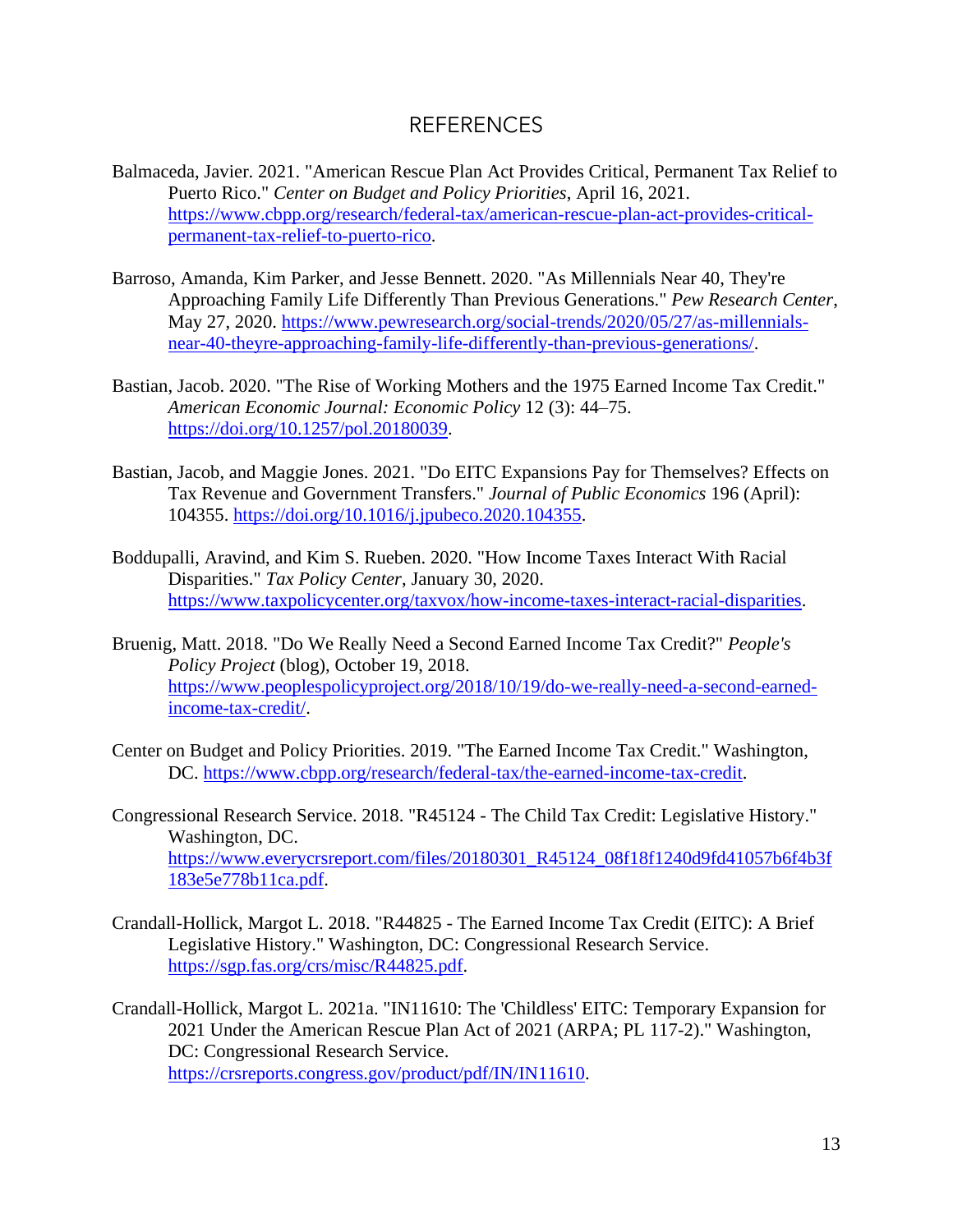- Crandall-Hollick, Margot L. 2021b. "R41873: The Child Tax Credit: How It Works and Who Receives It." Washington, DC: Congressional Research Service. [https://crsreports.congress.gov/product/pdf/R/R41873.](https://crsreports.congress.gov/product/pdf/R/R41873)
- Crandall-Hollick, Margot L, Gene Falk, and Conor F Boyle. 2020. "R43805 The Earned Income Tax Credit (EITC): How It Works and Who Receives It." Washington, DC: Congressional Research Service. [https://crsreports.congress.gov/product/pdf/R/R43805.](https://crsreports.congress.gov/product/pdf/R/R43805)
- Department of Commerce Bureau of Economic Analysis. 2021. "How Does the Child Tax Credit Provision of the American Rescue Plan Act of 2021 Impact the NIPAs?" August 26, 2021. [https://www.bea.gov/help/faq/1465.](https://www.bea.gov/help/faq/1465)
- Desilver, Drew. 2018. "For Most Americans, Real Wages Have Barely Budged for Decades." Washington, DC: *Pew Research Center*. [https://www.pewresearch.org/fact](https://www.pewresearch.org/fact-tank/2018/08/07/for-most-us-workers-real-wages-have-barely-budged-for-decades/)[tank/2018/08/07/for-most-us-workers-real-wages-have-barely-budged-for-decades/.](https://www.pewresearch.org/fact-tank/2018/08/07/for-most-us-workers-real-wages-have-barely-budged-for-decades/)
- Greenstein, Robert. 2015. "New Research: EITC Boosts Employment; Lifts Many More Out of Poverty Than Previously Thought." *Center on Budget and Policy Priorities*, July. [https://www.cbpp.org/blog/new-research-eitc-boosts-employment-lifts-many-more-out](https://www.cbpp.org/blog/new-research-eitc-boosts-employment-lifts-many-more-out-of-poverty-than-previously-thought)[of-poverty-than-previously-thought.](https://www.cbpp.org/blog/new-research-eitc-boosts-employment-lifts-many-more-out-of-poverty-than-previously-thought)
- Huang, Chye-Ching, and Hannah Shaw. 2009. "New Analysis Shows 'Tax Expenditures' Overall Are Costly and Regressive." Washington, DC: *Center on Budget and Policy Priorities*. [https://www.cbpp.org/sites/default/files/atoms/files/2-23-09tax2.pdf.](https://www.cbpp.org/sites/default/files/atoms/files/2-23-09tax2.pdf)
- Internal Revenue Service. 2021a. "States and Local Governments with Earned Income Tax Credit." Internal Revenue Service, January 26, 2021. [https://www.irs.gov/credits](https://www.irs.gov/credits-deductions/individuals/earned-income-tax-credit/states-and-local-governments-with-earned-income-tax-credit)[deductions/individuals/earned-income-tax-credit/states-and-local-governments-with](https://www.irs.gov/credits-deductions/individuals/earned-income-tax-credit/states-and-local-governments-with-earned-income-tax-credit)[earned-income-tax-credit.](https://www.irs.gov/credits-deductions/individuals/earned-income-tax-credit/states-and-local-governments-with-earned-income-tax-credit)
- Internal Revenue Service. 2021b. "EITC Participation Rate by States." December 6, 2021. [https://www.eitc.irs.gov/eitc-central/participation-rate/eitc-participation-rate-by-states.](https://www.eitc.irs.gov/eitc-central/participation-rate/eitc-participation-rate-by-states)
- Kochhar, Rakesh, and Anthony Cilluffo. 2018. "Income Inequality in the US Is Rising Most Rapidly Among Asians." Washington, DC: *Pew Research Center*. [https://www.pewresearch.org/social-trends/2018/07/12/income-inequality-in-the-u-s-is](https://www.pewresearch.org/social-trends/2018/07/12/income-inequality-in-the-u-s-is-rising-most-rapidly-among-asians/)[rising-most-rapidly-among-asians/.](https://www.pewresearch.org/social-trends/2018/07/12/income-inequality-in-the-u-s-is-rising-most-rapidly-among-asians/)
- Marr, Chuck, Chye-Ching Huang, Arloc Sherman, and Brandon Debot. 2015. "EITC and Child Tax Credit Promote Work, Reduce Poverty, and Support Children's Development, Research Finds." *Center on Budget and Policy Priorities*, October 1, 2015. [https://www.cbpp.org/research/federal-tax/eitc-and-child-tax-credit-promote-work](https://www.cbpp.org/research/federal-tax/eitc-and-child-tax-credit-promote-work-reduce-poverty-and-support-childrens)[reduce-poverty-and-support-childrens.](https://www.cbpp.org/research/federal-tax/eitc-and-child-tax-credit-promote-work-reduce-poverty-and-support-childrens)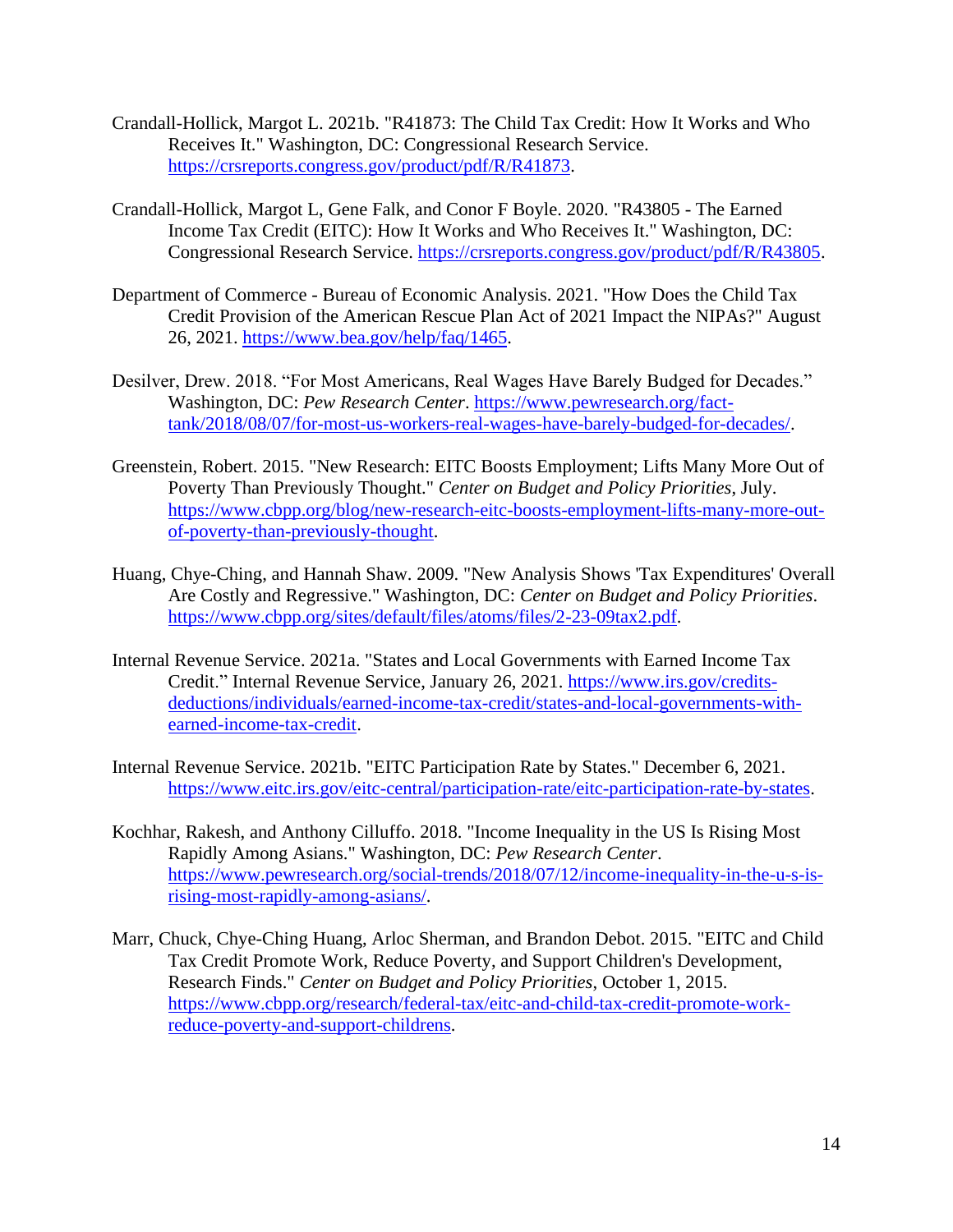- Miller, Claire Cain. 2018. "Americans Are Having Fewer Babies. They Told Us Why." *The New York Times*, July 5, 2018, sec. *The Upshot*. [https://www.nytimes.com/2018/07/05/upshot/americans-are-having-fewer-babies-they](https://www.nytimes.com/2018/07/05/upshot/americans-are-having-fewer-babies-they-told-us-why.html)[told-us-why.html.](https://www.nytimes.com/2018/07/05/upshot/americans-are-having-fewer-babies-they-told-us-why.html)
- Mishel, Lawrence, Elise Gould, and Josh Bivens. 2015. "Wage Stagnation in Nine Charts." Washington, DC: *Economic Policy Institute*. [https://www.epi.org/publication/charting](https://www.epi.org/publication/charting-wage-stagnation/)[wage-stagnation/.](https://www.epi.org/publication/charting-wage-stagnation/)
- Moffitt, Robert A. 2015. "The Deserving Poor, the Family, and the US Welfare System." *Demography* 52 (3): 729–49. [https://doi.org/10.1007/s13524-015-0395-0.](https://doi.org/10.1007/s13524-015-0395-0)
- Perry, Mark. 2018. "Chart of the Day (Century?): Price Changes 1997 to 2017." *American Enterprise Institute*, February 2, 2018. [https://www.aei.org/carpe-diem/chart-of-the-day](https://www.aei.org/carpe-diem/chart-of-the-day-century-price-changes-1997-to-2017/)[century-price-changes-1997-to-2017/.](https://www.aei.org/carpe-diem/chart-of-the-day-century-price-changes-1997-to-2017/)
- Pew Research Center. 2016. "The State of American Jobs." Washington, DC. [https://www.pewresearch.org/social-trends/2016/10/06/1-changes-in-the-american](https://www.pewresearch.org/social-trends/2016/10/06/1-changes-in-the-american-workplace/)[workplace/.](https://www.pewresearch.org/social-trends/2016/10/06/1-changes-in-the-american-workplace/)
- [Saving.org](https://Saving.org). "Inflation Calculator." *[Saving.org](https://Saving.org)*. Accessed December 19, 2020. [https://www.saving.org/inflation/inflation.php?amount=4,000&year=1975.](https://www.saving.org/inflation/inflation.php?amount=4,000&year=1975)
- Senate Finance Committee. 1975. "Committee Report Tax Reduction Act of 1975 HR 2166." Washington, DC. [https://www.finance.senate.gov/imo/media/doc/tax1.pdf.](https://www.finance.senate.gov/imo/media/doc/tax1.pdf)
- Sikivie, Michael. 2019. "How the EITC Affects the Labor Supply of Single Women." Georgia State University. [https://scholarworks.gsu.edu/cgi/viewcontent.cgi?article=1165&context=econ\\_diss#:~:te](https://scholarworks.gsu.edu/cgi/viewcontent.cgi?article=1165&context=econ_diss#:~:text=I%20find%20that%20the%20EITC,by%2015%20hours%20a%20year)  [xt=I%20find%20that%20the%20EITC,by%2015%20hours%20a%20year.](https://scholarworks.gsu.edu/cgi/viewcontent.cgi?article=1165&context=econ_diss#:~:text=I%20find%20that%20the%20EITC,by%2015%20hours%20a%20year)
- Stone, Chad, Danilo Trisi, Arloc Sherman, and Jennifer Beltran. 2020. "A Guide to Statistics on Historical Trends in Income Inequality." Washington, DC: *Center on Budget and Policy Priorities*. [https://www.cbpp.org/research/poverty-and-inequality/a-guide-to-statistics-on](https://www.cbpp.org/research/poverty-and-inequality/a-guide-to-statistics-on-historical-trends-in-income-inequality)[historical-trends-in-income-inequality.](https://www.cbpp.org/research/poverty-and-inequality/a-guide-to-statistics-on-historical-trends-in-income-inequality)
- Tax Foundation. 2013. "Federal Individual Income Tax Rates History in Nominal Dollars." [https://files.taxfoundation.org/legacy/docs/fed\\_individual\\_rate\\_history\\_nominal.pdf.](https://files.taxfoundation.org/legacy/docs/fed_individual_rate_history_nominal.pdf)
- Tax Policy Center. 2020a. "Do All People Eligible for the EITC Participate?" Washington, DC. [https://www.taxpolicycenter.org/briefing-book/do-all-people-eligible-eitc-participate.](https://www.taxpolicycenter.org/briefing-book/do-all-people-eligible-eitc-participate)
- Tax Policy Center. 2020b. "How Does the Earned Income Tax Credit Affect Poor Families?" May 2020. [https://www.taxpolicycenter.org/briefing-book/how-does-earned-income-tax](https://www.taxpolicycenter.org/briefing-book/how-does-earned-income-tax-credit-affect-poor-families)[credit-affect-poor-families.](https://www.taxpolicycenter.org/briefing-book/how-does-earned-income-tax-credit-affect-poor-families)